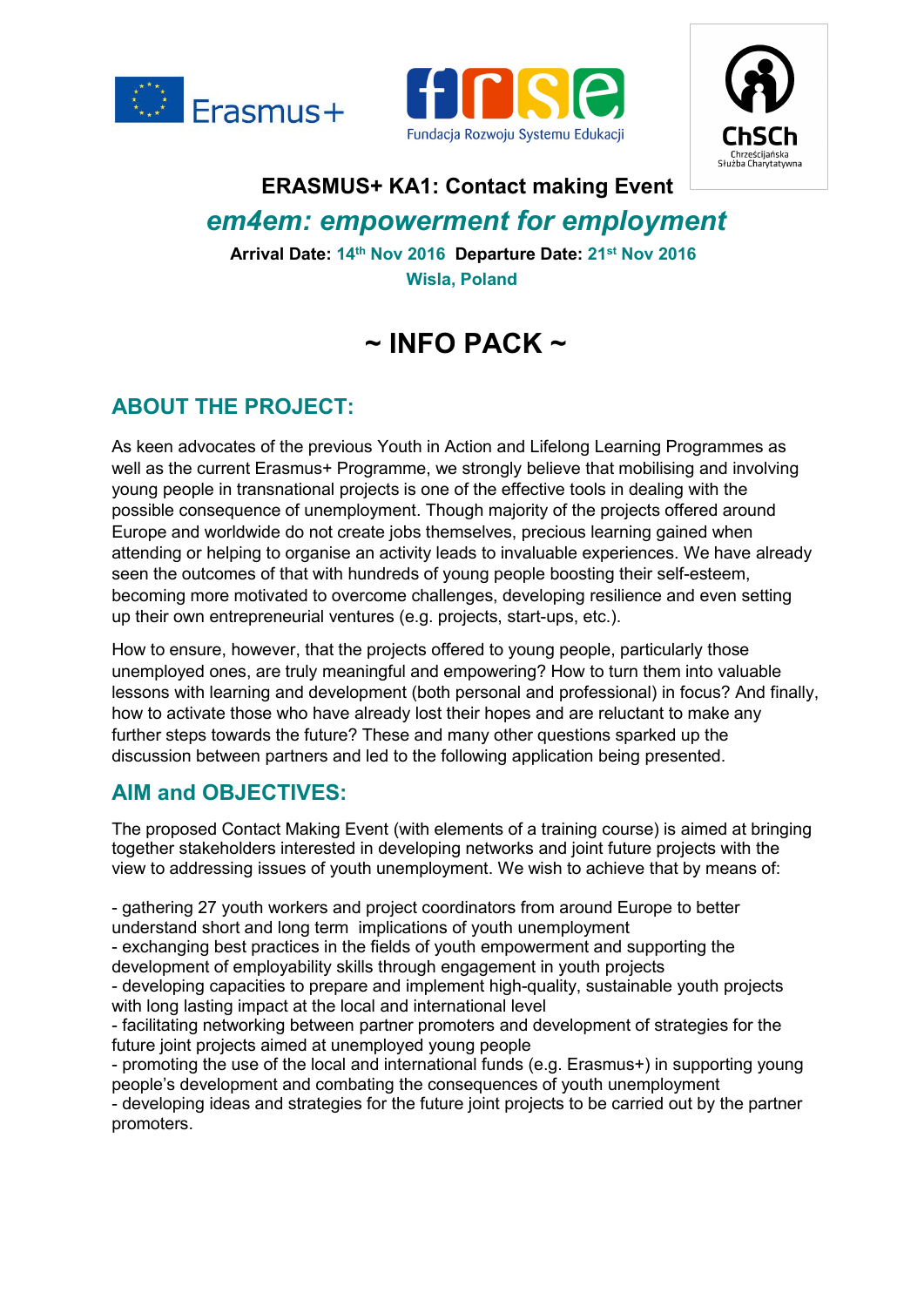### **METHODOLOGY:**

CME will be based on the principles and practices of non-formal education, taking into account the needs of youth NGOs and their target groups, their motivations / expectations and previous experiences. In order to implement an effective and quality mobility, a diversity of working methods will be used, including: interactive presentations,group work, simulation exercises and role plays that involve participants directly and emotionally, multimedia use for visualisation, discussions in form of e.g.World Cafe, games and energisers, daily feedback, etc.

### **FOR WHOM:**

The following project and its mobility (contact making event) is aimed especially at: youth workers, leaders of informal groups, project coordinators and decision-makers at the partner organisations, trainers, facilitators, coaches, councilors and job advisers, etc. It is very important for us that those attending are not only interested in the topic to be discussed, but are also in position to follow-up the CME with new projects and ideas developed during the mobility.

### **EXPECTED IMPACT:**

It is expect that Contact Making Event will lead to:

- new, intentional friendships and professional networks developed
- $\triangleright$  competences gained in the field of youth empowerment and combating youth unemployment
- better knowledge of and hence preparedness to run future Erasmus+ projects
- $\triangleright$  greater capacities developed to initiate and successfully implement high quality local and international projects
- $\triangleright$  new and innovative youth work methods learnt we hope that the tools and ideas taken from the workshops implemented during the CME will empower participants themselves to act as multipliers and promoters of non-formal education as a way to acquire precious life and employability skills
- $\triangleright$  renewed motivation to carry on with various activates at the local and/or international level - we expect that participants themselves will be the drivers and main promoters of joint project ideas developed with fellow participants during the CME. As such, we hope to see them being engaged in the follow-up activities in forms on new projects, workshops, initiatives, etc.

### **FINANCIAL ARRANGEMENTS:**

The following project is financially supported by the **ERASMUS+ grant**. Hence, **100%** of the food and accommodation expenses will be covered by the organisers, as well as **up to 100%** of the overall travel costs (please see the max. allowances per country listed below). Also, necessary visa documentation shall be provided where necessary.

NOTE: There is NO participation fee in the project!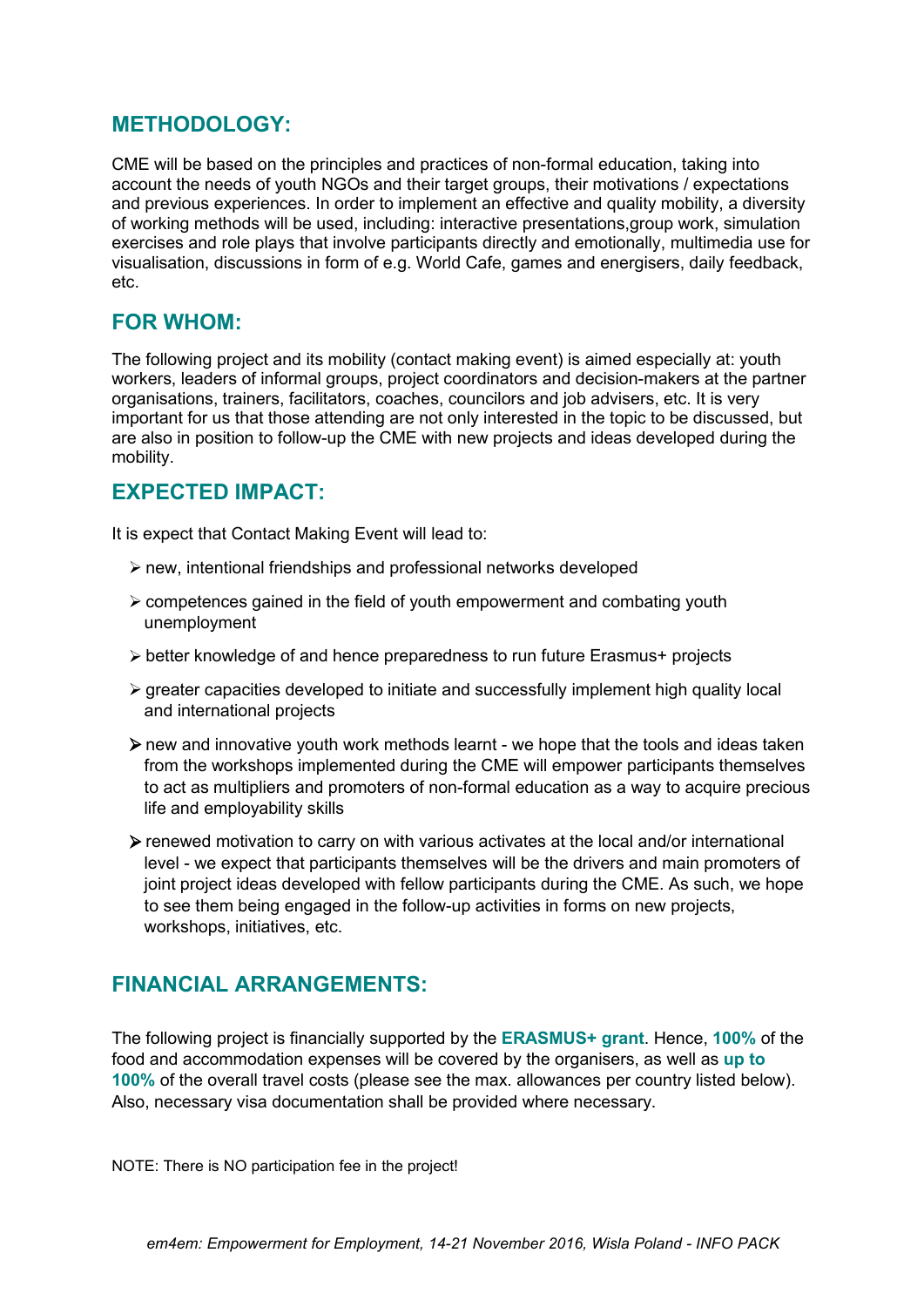### **PRACTICAL ARRANGEMENTS:**

All participants will be accommodated at **Ośrodek Wypoczynkowy** "**Orion**" in Wisla in southern Poland. Orion will also host all workshops as well as meals during the mobility. Please visit: <http://www.osrodekorion.pl/> and check the photos of the venue.

The address of the venue:

**Ośrodek Wypoczynkowy "Orion"** ul. Spacerowa 7 43-460 Wisła

Closer to the CME instructions shall be sent informing participants about the best ways of reaching the venue.

### **TRAVELLING TO POLAND**

**Monday 14th November** – Please arrive to the meeting venue in Wisla by **6pm at the latest.**

**Monday 21st November** – To allow time to get to the airports, your return flight must be after 9 am from Krakow or Katowice Airport, or later from other airports. If unsure, please consult us before purchasing any tickets.

In order to find suitable connections between your airport of arrival and Wisla please check: <http://www.e-podroznik.pl/>

#### **IMPORTANT NOTE:**

- **You are allowed to arrive or depart max. 2 days before or 2 days after the mobility. Extra stay will not be supported with food or accommodation, yet you can use this time to visit some places around Poland. Should your stay be longer than 2 days** (unless necessary!) we do reserve the right not to reimburse part of your **travel costs.**
- **In line with the rules of the ERASMUS+ Programme, we would like you to make your travel arrangements using the cheapest travel options. Also, before purchasing any tickets, please make sure that your travel times/cost are approved by us in advance!**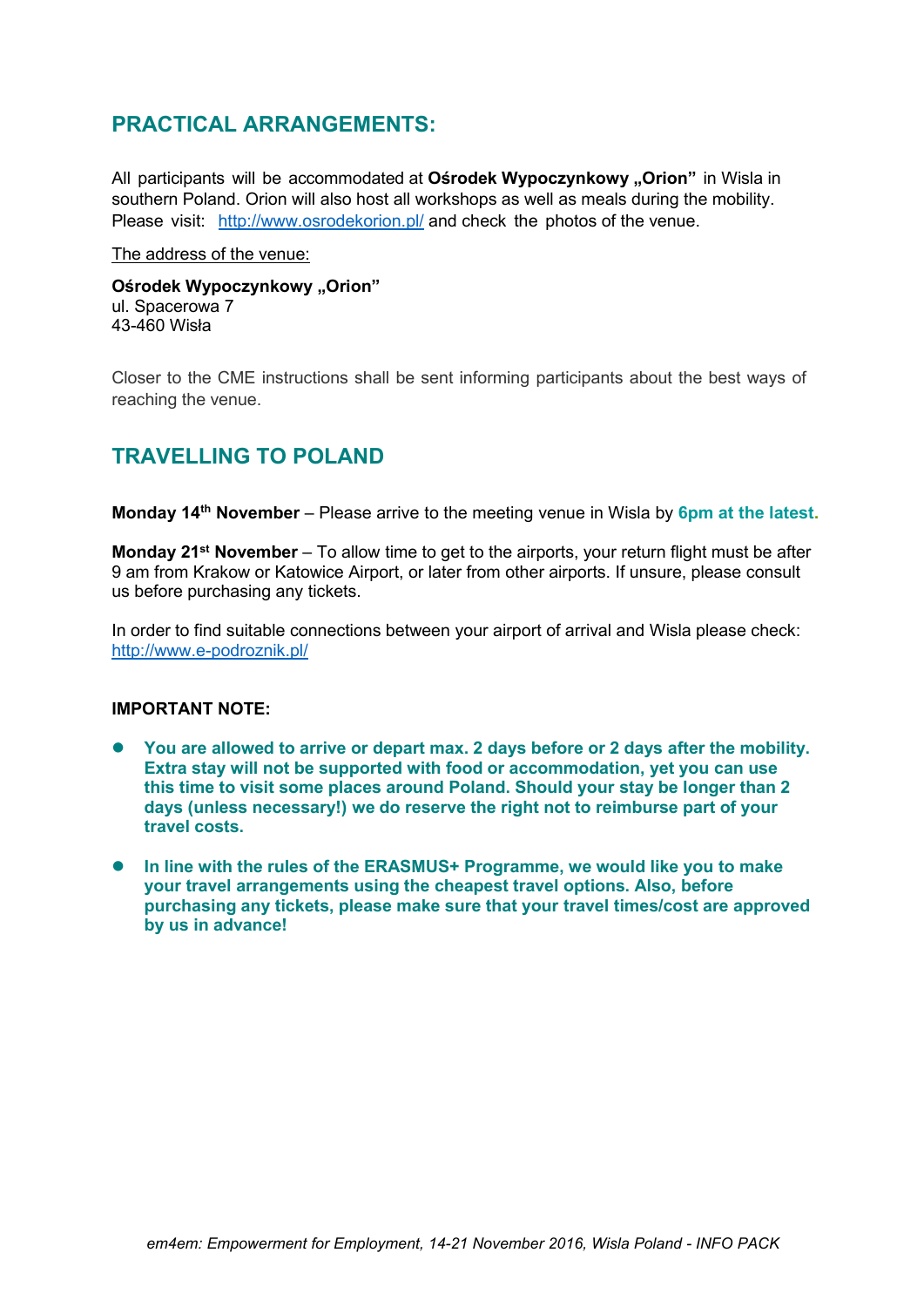#### **In order to receive up to 100% ofyour travel reimbursement, please make sure you fit into the travel budget allocated per country:**

| <b>Country</b>  | <b>Partner promoter</b>                               | Pax number     | <b>Max. travel</b><br><b>costs</b> |
|-----------------|-------------------------------------------------------|----------------|------------------------------------|
| Poland          | Chrzescijanska Sluzba Charytatywna Oddzial Podlaski   | 5              | <b>180 EUR</b>                     |
| Romania         | Asociatia Tinerilor Activi Civic                      | 1              | <b>275 EUR</b>                     |
| Romania         | Future in Progress                                    | 1              | <b>275 EUR</b>                     |
| United Kingdom  | <b>Consilium Development and Training</b>             | $\overline{2}$ | <b>275 EUR</b>                     |
| United Kingdom  | The 4Cs-Climate Change Community Champions            | $\mathbf 1$    | <b>275 EUR</b>                     |
| Slovakia        | Slovak Youth of Traveling, Education and Volunteering | $\overline{2}$ | <b>180 EUR</b>                     |
| Turkey          | FuturEurope Youth                                     | 1              | <b>360 EUR</b>                     |
| Italy           | Jump in Associazione Culturale                        | $\mathbf 1$    | <b>275 EUR</b>                     |
| Italy           | Associazione INNOVAMENTIS                             | $\mathbf 1$    | <b>275 EUR</b>                     |
| Czech Republic  | European Youth Centre Břeclav                         | 2              | <b>180 EUR</b>                     |
| <b>Bulgaria</b> | The Change is in You Association                      | $\overline{2}$ | <b>275 EUR</b>                     |
| Macedonia       | <b>PREDA Plus</b>                                     | $\mathbf 1$    | <b>275 EUR</b>                     |
| Macedonia       | Center for Training and Consultancy ERA               | 1              | <b>275 EUR</b>                     |
| Lithuania       | Vsl Tarptautinis bendradarbiavimo centras             | $\overline{2}$ | <b>275 EUR</b>                     |
| Greece          | Exandas - Institute for Sustainable Civil Society     | $\overline{2}$ | <b>275 EUR</b>                     |
| Netherlands     | <b>Stichting CODINE</b>                               | 2              | <b>275 EUR</b>                     |
|                 | <b>TOTAL NUMBER OF PARTICIPANTS</b>                   | 27             |                                    |

#### **Should you have any problems organising your travel or need advice, you can always contact us.**

**We'll be happy to help!!!**